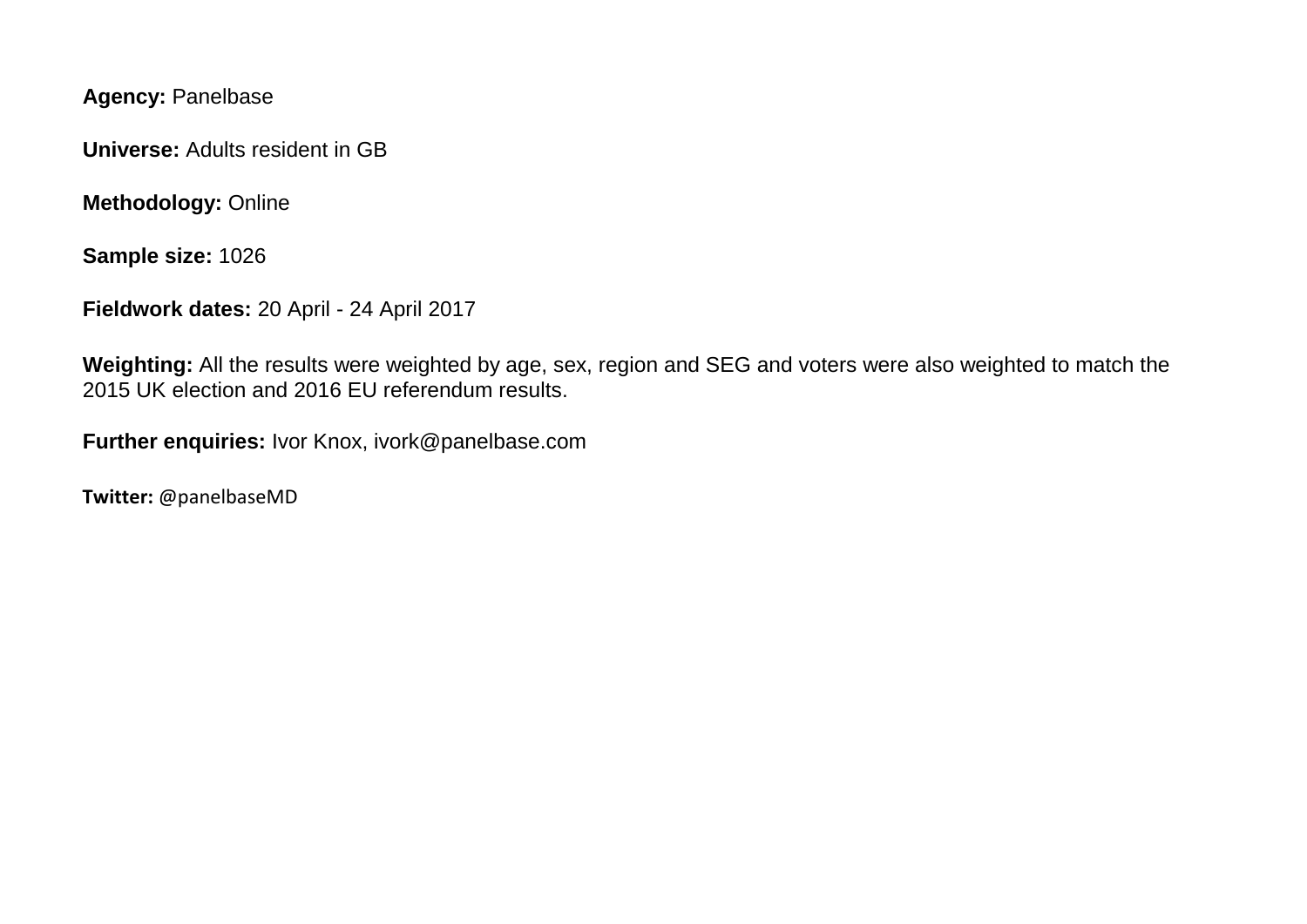| Base: 1,026                                             |                                      | Total          |               |                             |                          | Gender x Age             |                      |                   | Region                     |                                |                          |                                |                                           |                         |                                 |                                  |                           |                               |                                  |  |
|---------------------------------------------------------|--------------------------------------|----------------|---------------|-----------------------------|--------------------------|--------------------------|----------------------|-------------------|----------------------------|--------------------------------|--------------------------|--------------------------------|-------------------------------------------|-------------------------|---------------------------------|----------------------------------|---------------------------|-------------------------------|----------------------------------|--|
|                                                         |                                      |                | 34            | Male x 18- Male x 35-<br>54 | Male x<br>$55+$          | Female x<br>18-34        | Female x<br>35-54    | Female x<br>$55+$ | Yorkshire                  | North East                     | North<br>West            | Scotland                       | East<br>Anglia                            | East<br>Midlands        | London                          | South East                       | South<br>West             | Wales                         | West<br>Midlands                 |  |
| Total                                                   |                                      | 1026<br>(1026) | .149<br>(134) | .176<br>(182)               | .176<br>(181)            | .146<br>(157)            | .178<br>(182)        | .201<br>(190)     | .89<br>(89)                | .44<br>(45)                    | 120<br>(120)             | 88<br>(91)                     | 98<br>(93)                                | .76<br>(77)             | .132<br>(129)                   | .145<br>(152)                    | .89.<br>(88)              | 51<br>(48)                    | 92<br>(94)                       |  |
|                                                         |                                      |                |               |                             |                          |                          |                      |                   |                            |                                |                          |                                |                                           |                         |                                 |                                  |                           |                               |                                  |  |
| Q2. Who do you currently<br>intend to vote for? (Likely | Base: Likely (8-10) voters           | 844<br>(844)   | 110<br>(99)   | 151<br>(154)                | 156<br>(161)             | 102<br>(111)             | 138<br>(141)         | 188<br>(178)      | 77<br>(77)                 | 37<br>(39)                     | 103<br>(103)             | 80<br>(82)                     | 77<br>(73)                                | 61<br>(62)              | 99<br>(97)                      | 116<br>(122)                     | 79<br>(78)                | 47<br>(43)                    | 68<br>(68)                       |  |
| voters)                                                 | Conservative                         | 355<br>42%     | 29<br>26%     | 51<br>34%                   | 85<br>55%                | 28<br>28%                | 45<br>32%            | 117<br>62%        | 33<br>43%                  | 19%                            | 38<br>37%                | 21<br>26%                      | 41<br>53%                                 | 37<br>60%               | 35<br>36%                       | 62<br>53%                        | 35<br>44%                 | 19<br>40%                     | 27<br>40%                        |  |
|                                                         | Labour                               | 192<br>23%     | 35<br>32%     | 36<br>24%                   | 20<br>13%                | 39<br>38%                | 37<br>27%            | 26<br>14%         | 21<br>28%                  | 18<br>50%                      | 36<br>35%                | 8<br>10%                       | 15<br>20%                                 | $\alpha$<br>15%         | 23<br>24%                       | 16<br>13%                        | 20<br>25%                 | 11<br>23%                     | 15<br>22%                        |  |
|                                                         | Liberal Democrat                     | 71             | 17            | 11                          | 12                       | $\mathbf{R}$             | 10                   | 11                | 6                          | 5                              | 6                        | 5                              | $\overline{4}$                            | ß,                      | 17                              | 12                               |                           | $\mathcal{P}$                 |                                  |  |
|                                                         | <b>SNP</b>                           | 8%<br>37       | 16%           | 8%<br>11                    | 8%<br>8                  | 8%                       | 7%                   | 6%                | 8%<br>C                    | 13%<br>$\mathbf 0$             | 6%<br>$\overline{0}$     | 6%<br>37                       | 5%<br>$\mathbf 0$                         | 4%                      | 17%<br>$\mathbf 0$              | 10%<br>$\Omega$                  | 11%                       | 3%<br>$^{\circ}$              | 7%<br>$\Omega$                   |  |
|                                                         | <b>UKIP</b>                          | 4%<br>36       | 4%<br>5       | 7%<br>11                    | 5%<br>8                  | 3%<br>$\overline{2}$     | 5%                   | 2%                | $\mathbf{0}$<br>3          | $\mathbf{0}$<br>$\overline{2}$ | $\mathbf{0}$<br>6        | 46%                            | $\overline{\mathbf{0}}$<br>$\overline{3}$ | $\Omega$                | $\mathbf{0}$                    | $\mathbf{0}$<br>$6 \overline{6}$ | $\Omega$<br>$\mathcal{P}$ | $\mathbf{0}$                  | 6                                |  |
|                                                         |                                      | 4%             | 4%            | 7%                          | 5%                       | 2%                       | 5%                   | 1%                | 4%                         | 6%                             | 6%                       | 2%                             | 4%                                        | 2%                      | 1%                              | 5%                               | 3%                        | 7%                            | 9%                               |  |
|                                                         | Green                                | 21<br>3%       | 6<br>5%       | 6<br>4%                     | 3%                       | $\mathbf{B}$<br>3%       | 1%                   | 1%                | -2<br>3%                   | $\Omega$<br>$\mathbf 0$        | 1%                       | $\overline{\phantom{0}}$<br>3% | $\overline{2}$<br>2%                      | 3<br>5%                 | 6<br>6%                         | -3<br>2%                         | $\overline{2}$<br>2%      | 1%                            | 1%                               |  |
|                                                         | Plaid Cymru                          | 1%             | $\Omega$      | 2%                          | $\Omega$<br>$\Omega$     | $\Omega$<br>$\Omega$     | $\Omega$             | 2%                | $\Omega$<br>$\mathbf{0}$   | $\Omega$<br>$\Omega$           | $\Omega$<br>$\Omega$     | $\Omega$<br>$\mathbf{0}$       | $\mathbf 0$<br>$\overline{0}$             | $\epsilon$<br>$\Omega$  | $\Omega$<br>$\Omega$            | $\Omega$<br>$\Omega$             | $\Omega$<br>$\Omega$      | 6<br>13%                      | $\overline{0}$<br>$\overline{0}$ |  |
|                                                         | Other                                |                | 3             |                             | 0                        | $^{\circ}$               | $\Omega$             |                   | $\mathbf 0$                | $\mathbf 0$                    |                          | 3                              | $\circ$                                   | $\Omega$                | $\Omega$                        | $\mathbf 0$                      | $\Omega$                  | $\circ$                       |                                  |  |
|                                                         | Don't Know/ Not sure                 | <1%<br>123     | 2%<br>11      | 1%<br>20                    | 0 <br>17                 | $\mathbf{0}$<br>19       | $\Omega$<br>32       | 24                | $\mathbf 0$<br>11          | $\mathbf{0}$<br>5              | 1%<br>15                 | 3%<br>$\overline{4}$           | $\mathbf 0$<br>12                         | 0<br>q                  | $\mathbf{0}$<br>17              | $\mathbf{0}$<br>18               | $\mathbf{0}$<br>12        | $\mathbf 0$<br>$\overline{7}$ | ö<br>15                          |  |
|                                                         |                                      | 15%            | 10%           | 14%                         | 11%                      | 19%                      | 23%                  | 13%               | 15%                        | 13%                            | 14%                      | 5%                             | 16%                                       | 14%                     | 17%                             | 15%                              | 15%                       | 14%                           | 22%                              |  |
| Q2. Who do you currently<br>intend to vote for? (Likely | Base: Likely (8-10) voters, excl. DK | 722<br>(720)   | 99<br>(89)    | 130<br>(134)                | 139<br>(145)             | 83<br>(90)               | 107<br>(108)         | 164<br>(154)      | 66<br>(65)                 | 32<br>(34)                     | 88<br>(88)               | 76<br>(78)                     | 65<br>(62)                                | 52<br>(53)              | 82<br>(81)                      | 99<br>(103)                      | 67<br>(66)                | 41<br>(37)                    | 53<br>(53)                       |  |
| voters, excl DK)                                        | Conservative                         | 355<br>49%     | 29<br>29%     | 51<br>39%                   | 85<br>61%                | 28<br>34%                | 45<br>42%            | 117<br>71%        | 33<br>50%                  | $\overline{7}$<br>22%          | 38<br>43%                | 21<br>27%                      | 41<br>63%                                 | 37<br>70%               | 35<br>43%                       | 62<br>63%                        | 35<br>52%                 | 19<br>46%                     | $\overline{27}$<br>51%           |  |
|                                                         | Labour                               | 192<br>27%     | 35<br>35%     | 36<br>27%                   | 20<br>15%                | 39<br>47%                | 37<br>35%            | 26<br>16%         | 21<br>32%                  | 18<br>57%                      | 36<br>40%                | 8<br>10%                       | 15<br>24%                                 | q<br>18%                | 23<br>28%                       | 16<br>16%                        | 20<br>30%                 | 11<br>26%                     | 15<br>28%                        |  |
|                                                         | <b>Liberal Democrat</b>              | 71             | 17            | 11                          | 12                       | $\mathbf{R}$             | 10                   | 11                | 6                          | 5                              | 6                        | 5                              | $\overline{4}$                            |                         | 17                              | 12                               | $\mathbf{R}$              |                               |                                  |  |
|                                                         | SNP                                  | 10%<br>37      | 18%           | 9%<br>11                    | 9%<br>8                  | 10%                      | 9%                   | 7%                | 9%                         | 14%                            | 7%                       | 6%<br>37                       | 6%<br>$\mathbf{0}$                        | 5%<br>$\mathcal{L}$     | 20%<br>$\Omega$                 | 12%<br>$\Omega$                  | 12%                       | 4%<br>$\mathbf 0$             | 8%<br>$\Omega$                   |  |
|                                                         | <b>UKIP</b>                          | 5%<br>36       | 4%<br>5       | 8%<br>11                    | 6%<br>8                  | 3%<br>$\overline{2}$     | 7%                   | 2%                | $\mathbf{0}$<br>3          | $\mathbf{0}$<br>$\overline{2}$ | $\mathbf{0}$<br>6        | 48%                            | $\overline{\mathbf{0}}$<br>$\overline{3}$ | $\mathbf{0}$            | $\mathbf{0}$                    | o<br>$6 \overline{6}$            | 0                         | 0l                            | ö                                |  |
|                                                         |                                      | 5%             | 5%            | 9%                          | 6%                       | 2%                       | 7%                   | 1%                | 5%                         | 6%                             | 7%                       | 2%                             | 5%                                        | 2%                      | 1%                              | 6%                               | 3%                        | 8%                            | 11%                              |  |
|                                                         | Green                                | 21<br>3%       | 6<br>6%       | -6<br>5%                    | $\overline{4}$<br>3%     | $\mathbf{3}$<br>4%       | $< 1\%$              | < 1%              | $\overline{2}$<br>3%       | $\overline{0}$<br>$\mathbf 0$  | 1%                       | $\overline{2}$<br>3%           | 2<br>3%                                   | -3<br>5%                | 6<br>7%                         | $\mathbf{3}$<br>3%               | $\overline{2}$<br>3%      | 2%                            | 2%                               |  |
|                                                         | Plaid Cymru                          | < 1%           | $\Omega$      | $\overline{2}$<br>2%        | $\Omega$<br>$\mathbf{0}$ | $\Omega$<br>$\mathbf{0}$ | $\Omega$<br>$\Omega$ | 2%                | $\sqrt{ }$<br>$\mathbf{0}$ | $\Omega$<br>$\mathbf{0}$       | $\Omega$<br>$\mathbf{0}$ | $\Omega$<br>$\mathbf{0}$       | $\mathbf 0$<br>$\mathbf{0}$               | $\epsilon$<br>$\bf{0}$  | $\Omega$<br>$\mathbf{0}$        | $\Omega$<br>$\Omega$             | $\Omega$<br>$\Omega$      | 6<br>15%                      | $\mathfrak{g}$                   |  |
|                                                         | Other                                | 19             | 3%            | 1%                          | $\Omega$<br>οl           | $\Omega$<br>$\mathbf{0}$ | $\mathbf{0}$         | $\epsilon$        | $\Omega$<br>$\mathbf 0$    | $\Omega$<br>$\overline{0}$     | 1%                       | 4%                             | $\mathbf{0}$<br>$\overline{0}$            | $\Omega$<br>$\mathbf 0$ | $\Omega$<br>$\mathbf{0}$        | $\Omega$<br>$\mathbf{0}$         | $\mathbf 0$               | $\Omega$<br>-ol               | ö                                |  |
|                                                         |                                      |                |               |                             |                          |                          |                      |                   |                            |                                |                          |                                |                                           |                         |                                 |                                  |                           |                               |                                  |  |
| Q6. And how would you vote?<br>(Likely voters)          | Base: Likely (8-10) voters           | 895<br>(894)   | 118<br>(106)  | 160<br>(165)                | 167<br>(172)             | 111<br>(121)             | 148<br>(151)         | 190<br>(179)      | 80<br>(80)                 | 40<br>(41)                     | 106<br>(105)             | 82<br>(85)                     | 87<br>(82)                                | 64<br>(65)              | 106<br>(104)                    | 127<br>(134)                     | 80<br>(79)                | 48<br>(44)                    | 74<br>(75)                       |  |
|                                                         | The UK should remain in the EU       | 410<br>46%     | 83<br>70%     | 75<br>47%                   | 63<br>38%                | 74<br>66%                | 63<br>42%            | 52<br><b>27%</b>  | 38<br>47%                  | 16<br>39%                      | 39<br>37%                | 46<br>56%                      | 30<br>35%                                 | 24<br>38%               | 63<br>59%                       | 60<br>47%                        | 43<br>53%                 | 20<br>42%                     | 31<br>42%                        |  |
|                                                         | The UK should leave the EU           | 451            | 31            | 82                          | 99                       | 32                       | 78                   | 130               | 42                         | 22                             | 60                       | 34                             | 52                                        | 37                      | 41                              | 62                               | 33                        | 27                            | 42                               |  |
|                                                         | Don't know                           | 50%<br>34      | 26%           | 51%                         | 59%<br>5                 | 29%<br>$6\overline{6}$   | 52%                  | 68%               | 52%                        | 56%<br>$\overline{2}$          | 57%                      | 42%<br>$\overline{2}$          | 60%<br>$\boldsymbol{\Delta}$              | 58%                     | 39%<br>$\overline{\phantom{0}}$ | 49%<br>6                         | 40%                       | 55%                           | 56%                              |  |
|                                                         |                                      | 4%             | 4%            | 2%                          | 3%                       | 5%                       | 5%                   | 4%                | 1%                         | 5%                             | 6%                       | 2%                             | 5%                                        | 5%                      | 2%                              | 4%                               | 6%                        | 3%                            | 2%                               |  |
|                                                         |                                      |                |               |                             |                          |                          |                      |                   |                            |                                |                          |                                |                                           |                         |                                 |                                  |                           |                               |                                  |  |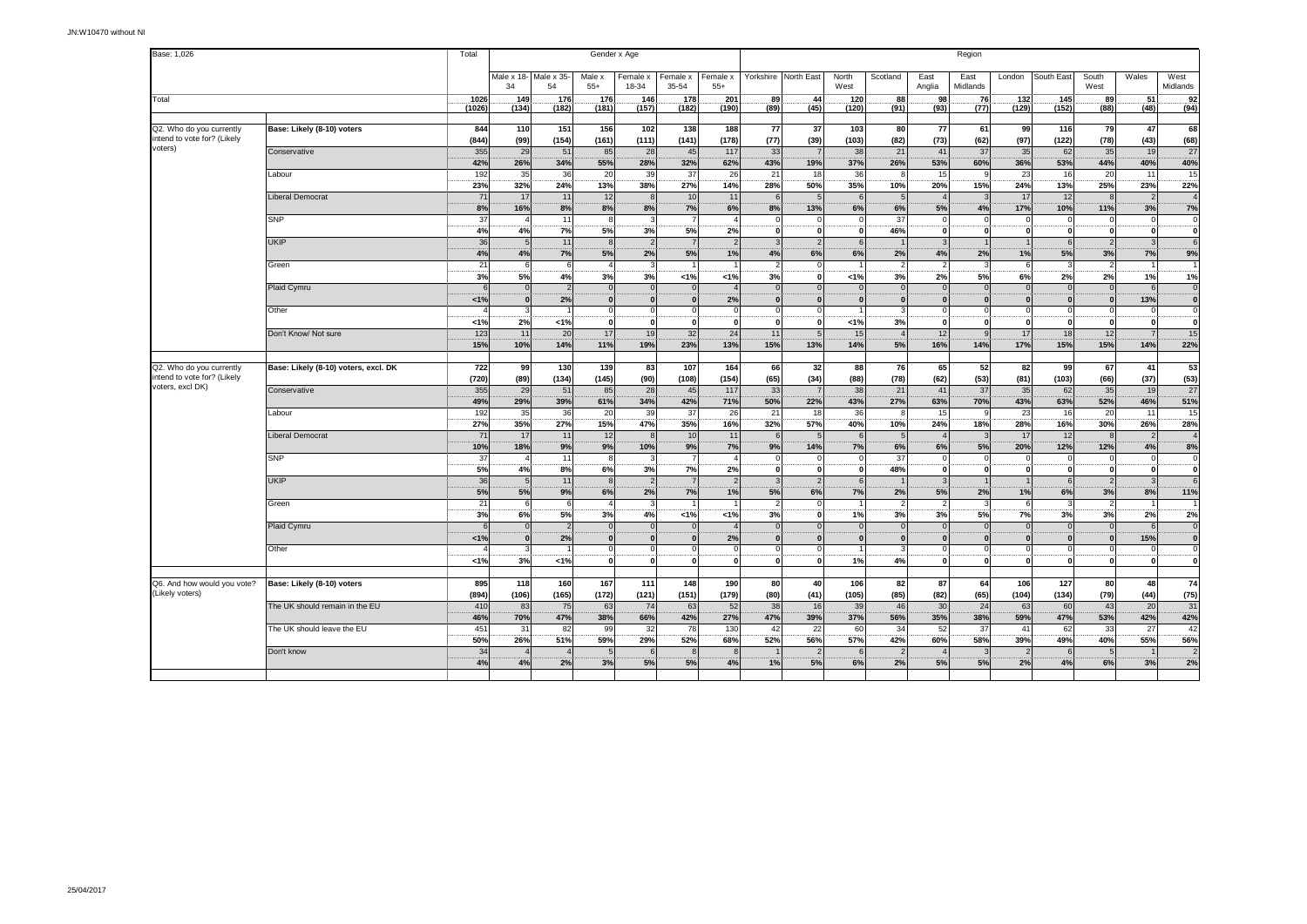| Base: 1,026                                     |                                      | Total           | <b>SEG</b>               |                   |                                | EU referendum vote      |                          | 2015 General election vote |                                |                            |                                |                                |                          |                                |                             |  |  |  |
|-------------------------------------------------|--------------------------------------|-----------------|--------------------------|-------------------|--------------------------------|-------------------------|--------------------------|----------------------------|--------------------------------|----------------------------|--------------------------------|--------------------------------|--------------------------|--------------------------------|-----------------------------|--|--|--|
|                                                 |                                      |                 | ABC1                     | C <sub>2</sub> DE | Remain                         | Leave                   | Did not<br>vote          | Conservati<br>ve           | Labour                         | Liberal<br>Democrat        | <b>SNP</b>                     | <b>UKIP</b>                    | Green<br>Party           | Plaid<br>Cymru                 | Other                       |  |  |  |
| Total                                           |                                      | 1026            | .564                     | 462               | .450                           | 485                     | .91.                     | 319                        | .263                           | .68                        | .41                            | .109                           | 33                       | .19                            | .13                         |  |  |  |
|                                                 |                                      | (1026)          | (588)                    | (438)             | (474)                          | (461)                   | (91)                     | (312)                      | (283)                          | (72)                       | (41)                           | (110)                          | (34)                     | (7)                            | (5)                         |  |  |  |
| Q2. Who do you currently                        | Base: Likely (8-10) voters           | 844             | 472                      | 373               | 384                            | 438                     | 22                       | 303                        | 233                            | 63                         | 40                             | 97                             | 27                       | 19                             | 8                           |  |  |  |
| intend to vote for? (Likely                     |                                      | (844)           | (490)                    | (354)             | (407)                          | (415)                   | (22)                     | (296)                      | (251)                          | (67)                       | (40)                           | (97)                           | (28)                     | (7)                            | (3)                         |  |  |  |
| voters)                                         | Conservative                         | 355             | 190                      | 164               | 108                            | 240                     |                          | 246                        | 23                             | 13                         | 1                              | 49                             | $\overline{2}$           | 5                              | $\overline{0}$              |  |  |  |
|                                                 |                                      | 42%             | 40%                      | 44%               | 28%                            | 55%                     | 27%                      | 81%                        | 10%                            | 20%                        | 2%                             | 50%                            | 9%                       | 27%                            | $\overline{0}$              |  |  |  |
|                                                 | Labour                               | 192             | 109                      | 83                | 117                            | 69                      |                          | 11                         | 148                            | p                          | 4                              |                                |                          | 5                              |                             |  |  |  |
|                                                 |                                      | 23%<br>71       | 23%<br>50                | 22%<br>21         | 30%<br>54                      | 16%<br>14               | 25%                      | 4%<br>12                   | 64%<br>17                      | 5%<br>35                   | 11%<br>$\overline{1}$          | 4%<br>$\overline{2}$           | 10%                      | 29%                            | 33%<br>$\mathbf 0$          |  |  |  |
|                                                 | Liberal Democrat                     | 8%              | 11%                      | 6%                | 14%                            | 3%                      | 13%                      | 4%                         | 7%                             | 55%                        | 2%                             | 2%                             | 4%                       | $\overline{0}$<br>$\mathbf{0}$ | $\overline{\mathbf{0}}$     |  |  |  |
|                                                 | SNP                                  | 37              | 22                       | 15                | 24                             | 11                      |                          |                            |                                |                            | 33                             | $\Omega$                       |                          | $\circ$                        | $\Omega$                    |  |  |  |
|                                                 |                                      | 4%              | 5%                       | 4%                | 6%                             | 2%                      | 9%                       | 1%                         | 1%                             | 1%                         | 82%                            | $\mathbf{0}$                   | 4%                       | οl                             | $\mathbf{0}$                |  |  |  |
|                                                 | <b>UKIP</b>                          | 36              | 12                       | 24                | $\overline{2}$                 | $\overline{34}$         |                          | $\overline{2}$             |                                |                            | $\mathbf 0$                    | 26                             | $\Omega$                 | $\overline{0}$                 | $\mathbf 0$                 |  |  |  |
|                                                 |                                      | 4%              | 2%                       | 6%                | 1%                             | 8%                      | $\bf{0}$                 | 1%                         | 2%                             | 1%                         | $\mathbf 0$                    | 27%                            | $\bf{0}$                 | $\mathbf{0}$                   | $\mathbf 0$                 |  |  |  |
|                                                 | Green                                | 21              | 16                       | 5                 | 16                             | 5                       | $\Omega$                 |                            |                                |                            | 1                              |                                | 12                       | $\circ$                        | $\overline{0}$              |  |  |  |
|                                                 |                                      | 3%              | 3%                       | 1%                | 4%                             | 1%                      | ö                        | 1%                         | 1%                             | 1%                         | 3%                             | 1%                             | 43%                      | 0                              | ö                           |  |  |  |
|                                                 | Plaid Cymru                          | $\epsilon$      | $\overline{\phantom{0}}$ |                   | $\overline{0}$                 | $6\phantom{1}6$         |                          | $\Omega$                   | $\Omega$                       | $\epsilon$                 | $\mathbf{0}$                   | $\Omega$                       | $\Omega$                 | 6                              | $\overline{0}$              |  |  |  |
|                                                 | Other                                | 1%              | 1%<br>$\Omega$           | 1%                | $\overline{\mathbf{0}}$<br>3   | 1%<br>$\mathbf 0$       |                          | $\Omega$                   | $\mathbf{0}$                   | $\Omega$<br>$\Omega$       | $\mathbf 0$<br>$\mathbf 0$     | $\Omega$<br>$\overline{0}$     | $\mathbf{0}$<br>$\Omega$ | 32%                            | $\overline{0}$              |  |  |  |
|                                                 |                                      | 1%              | $\mathbf 0$              | 1%                | 1%                             | ö                       | 5%                       | 0<br>$\mathbf{0}$          | 1%                             | $\mathbf{0}$               | $\mathbf{0}$                   | $\mathbf{0}$                   | $\mathbf 0$              | $\circ$<br>$\mathbf{0}$        | 35%                         |  |  |  |
|                                                 | Don't Know/ Not sure                 | 123             | 70                       | 53                | 60                             | 58                      |                          | 28                         | 37                             | 10                         | $\mathbf 0$                    | 15                             | $\mathbf{8}$             | 2                              |                             |  |  |  |
|                                                 |                                      | 15%             | 15%                      | 14%               | 16%                            | 13%                     | 21%                      | 9%                         | 16%                            | 16%                        | $\overline{0}$                 | 15%                            | 31%                      | 12%                            | 33%                         |  |  |  |
|                                                 |                                      |                 |                          |                   |                                |                         |                          |                            |                                |                            |                                |                                |                          |                                |                             |  |  |  |
| Q2. Who do you currently                        | Base: Likely (8-10) voters, excl. DK | 722             | 402                      | 320               | 324                            | 379                     | 18                       | 274                        | 196                            | 53                         | 40                             | 82                             | 19                       | 16                             | 5                           |  |  |  |
| intend to vote for? (Likely<br>voters, excl DK) |                                      | (720)           | (418)                    | (302)             | (345)                          | (358)                   | (17)                     | (267)                      | (212)                          | (56)                       | (40)                           | (82)                           | (19)                     | (6)                            | (2)                         |  |  |  |
|                                                 | Conservative                         | 355             | 190                      | 164               | 108                            | 240                     |                          | 246                        | 23                             | 13                         |                                | 49                             |                          | 5                              | $\mathbf 0$                 |  |  |  |
|                                                 |                                      | 49%             | <b>47%</b>               | 51%               | 33%                            | 63%                     | 34%                      | 90%                        | 12%                            | 24%                        | 2%                             | 59%                            | 12%                      | 31%                            | $\mathbf{0}$                |  |  |  |
|                                                 | Labour                               | 192<br>27%      | 109<br>27%               | 83                | 117<br>36%                     | 69<br>18%               |                          | 11<br>4%                   | 148<br>76%                     | 3<br>6%                    | $\overline{4}$<br>11%          | $\boldsymbol{\Delta}$          | 15%                      | 5                              |                             |  |  |  |
|                                                 | <b>Liberal Democrat</b>              | 71              | 50                       | 26%<br>21         | 54                             | 14                      | 32%                      | 12                         | 17                             | 35                         | $\mathbf{1}$                   | 5%<br>$\overline{z}$           |                          | 33%<br>$\Omega$                | 48%<br>$\overline{0}$       |  |  |  |
|                                                 |                                      | 10%             | 12%                      | 7%                | 17%                            | 4%                      | 16%                      | 5%                         | 9%                             | 65%                        | 2%                             | 2%                             | 5%                       | $\mathbf{0}$                   | $\overline{\mathbf{0}}$     |  |  |  |
|                                                 | SNP                                  | 37              | 22                       | 15                | 24                             | 11                      |                          |                            |                                |                            | 33                             | $\Omega$                       |                          | $\circ$                        | $\mathbf 0$                 |  |  |  |
|                                                 |                                      | 5%              | 6%                       | 5%                | 8%                             | 3%                      | 12%                      | 1%                         | 1%                             | 2%                         | 82%                            | $\mathbf{0}$                   | 5%                       | $\mathbf{0}$                   | o                           |  |  |  |
|                                                 | <b>UKIP</b>                          | 36              | 12                       | 24                | $\overline{2}$                 | 34                      |                          |                            |                                |                            | $\mathbf 0$                    | 26                             | $\mathbf{0}$             | $\Omega$                       | $\mathbf 0$                 |  |  |  |
|                                                 |                                      | 5%              | 3%                       | 8%                | 1%                             | 9%                      | $\bf{0}$                 | 1%                         | 2%                             | 2%                         | $\mathbf 0$                    | 32%                            | $\mathbf{0}$             | $\mathbf{0}$                   | $\mathbf{0}$                |  |  |  |
|                                                 | Green                                | $\overline{21}$ | 16                       | 5                 | 16                             | 5                       |                          |                            |                                |                            | $\mathbf{1}$                   |                                | 12                       | $\overline{0}$                 | $\circ$                     |  |  |  |
|                                                 |                                      | 3%              | 4%                       | 2%                | 5%                             | 1%                      | $\mathbf 0$              | 1%                         | 1%                             | 2%                         | 3%                             | 1%                             | 62%                      | $\mathbf{0}$                   | ō                           |  |  |  |
|                                                 | Plaid Cymru                          | 6<br>1%         | $\overline{\phantom{0}}$ | 1%                | $\overline{0}$<br>$\mathbf{0}$ | 6<br>2%                 | $\Omega$<br>$\mathbf{0}$ | $\Omega$<br>$\mathbf{0}$   | $\overline{0}$<br>$\mathbf{0}$ | $\overline{0}$<br>$\bf{0}$ | $\overline{0}$<br>$\mathbf{0}$ | $\overline{0}$<br>$\mathbf{0}$ | $\mathbf{0}$<br> 0       | $6 \mid$<br>37%                | $\mathbf 0$<br>$\mathbf{0}$ |  |  |  |
|                                                 | Other                                |                 | 1%<br>$\Omega$           |                   | 3                              | $\mathbf 0$             |                          | $\Omega$                   |                                | $\Omega$                   | $\mathbf 0$                    | $\Omega$                       | $\Omega$                 | $\Omega$                       |                             |  |  |  |
|                                                 |                                      | 1%              | 0                        | 1%                | 1%                             | $\overline{\mathbf{0}}$ | 6%                       | $\mathbf{0}$               | 1%                             | $\Omega$                   | $\mathbf{0}$                   | $\Omega$                       | οl                       | 0                              | 52%                         |  |  |  |
|                                                 |                                      |                 |                          |                   |                                |                         |                          |                            |                                |                            |                                |                                |                          |                                |                             |  |  |  |
| Q6. And how would you vote?                     | Base: Likely (8-10) voters           | 895             | 504                      | 392               | 411                            | 454                     | 31                       | 302                        | 238                            | 64                         | 40                             | 106                            | 29                       | 19                             | 11                          |  |  |  |
| (Likely voters)                                 |                                      | (894)           | (522)                    | (372)             | (434)                          | (430)                   | (30)                     | (296)                      | (256)                          | (68)                       | (40)                           | (107)                          | (30)                     | (7)                            | (4)                         |  |  |  |
|                                                 | The UK should remain in the EU       | 410             | 277                      | 133               | 368                            | 21                      | 21                       | 99                         | 143                            | 42                         | 25                             | 8 <sup>1</sup>                 | 22                       | 10                             | 11                          |  |  |  |
|                                                 |                                      | 46%             | 55%                      | 34%               | 90%                            | 5%                      | 70%                      | 33%                        | 60%                            | 66%                        | 63%                            | 7%                             | 74%                      | 54%                            | 100%                        |  |  |  |
|                                                 | The UK should leave the EU           | 451             | 210                      | 241               | 26                             | 419                     |                          | 187                        | 87                             | 21                         | 14                             | 96                             |                          | 9                              |                             |  |  |  |
|                                                 |                                      | 50%             | 42%                      | 62%               | 6%                             | 92%                     | 20%                      | 62%                        | 36%                            | 33%                        | 34%                            | 91%                            | 19%                      | 46%                            | $\mathbf{0}$                |  |  |  |
|                                                 | Don't know                           | 34<br>4%        | 17<br>3%                 | 17                | 17<br>4%                       | 15<br>3%                |                          | 16<br>5%                   | $\mathbf{8}$<br>3%             | 1%                         | 2%                             | $\overline{\phantom{a}}$<br>2% | 7%                       | $\Omega$<br>$\Omega$           | $\mathbf 0$<br>$\Omega$     |  |  |  |
|                                                 |                                      |                 |                          | 4%                |                                |                         | 10%                      |                            |                                |                            |                                |                                |                          |                                |                             |  |  |  |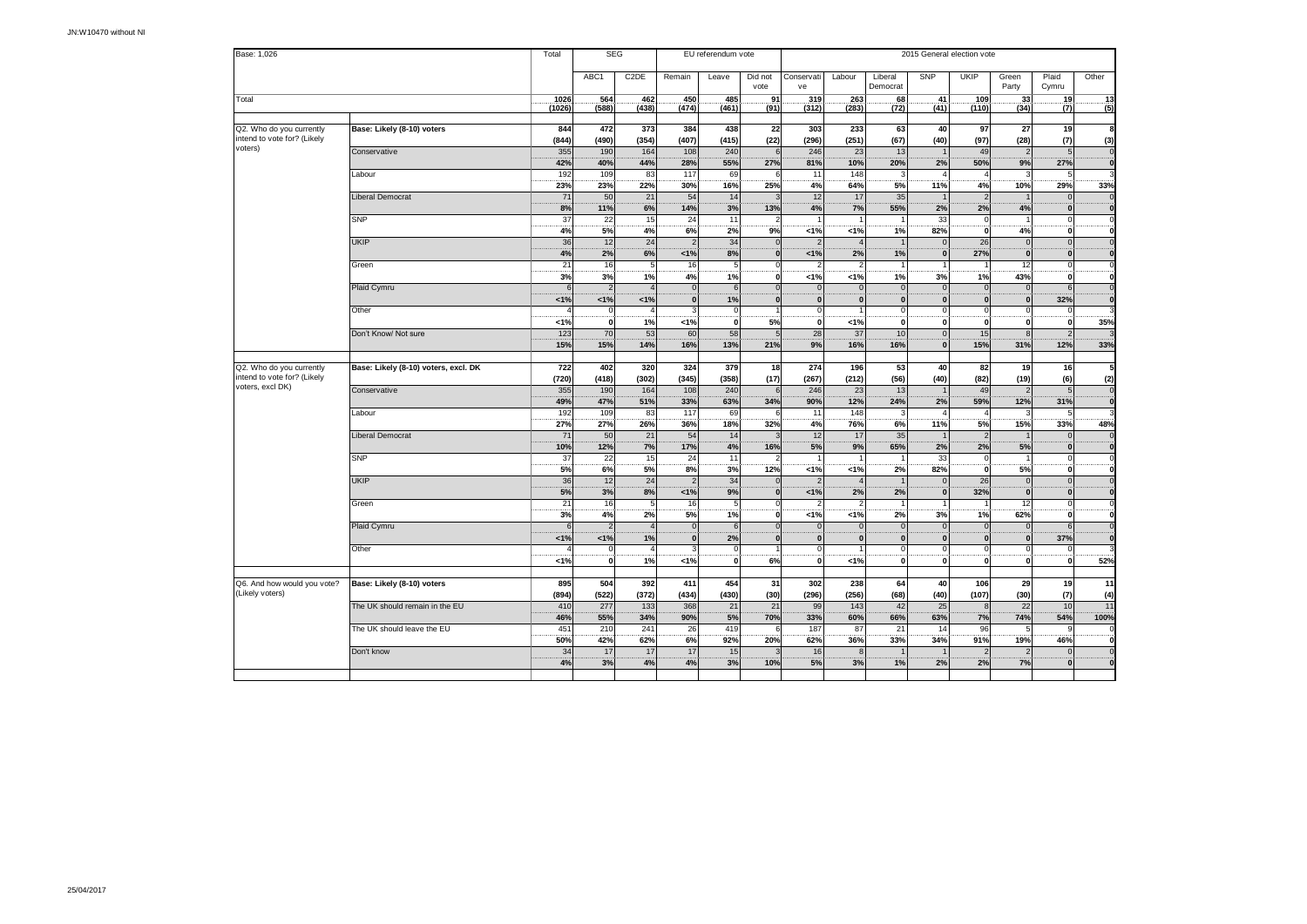| Base: 1,026                                                    |                                     | Total         |                             |              |                 | Gender x Age      |                   |                   | Region                 |                |                |                |                |                  |                    |                |                        |                |                  |  |
|----------------------------------------------------------------|-------------------------------------|---------------|-----------------------------|--------------|-----------------|-------------------|-------------------|-------------------|------------------------|----------------|----------------|----------------|----------------|------------------|--------------------|----------------|------------------------|----------------|------------------|--|
|                                                                |                                     |               | Male x 18- Male x 35-<br>34 | 54           | Male x<br>$55+$ | Female x<br>18-34 | Female x<br>35-54 | Female x<br>$55+$ | Yorkshire              | North East     | North<br>West  | Scotland       | East<br>Anglia | East<br>Midlands | London             | South East     | South<br>West          | Wales          | West<br>Midlands |  |
| Total<br>Q6. And how would you vote?                           | Base: Likely (8-10) voters, excl DK | 1026<br>861   | .149<br>114                 | .176<br>157  | .176<br>162     | .146<br>106       | .178<br>140       | .201<br>182       | .89.<br>79             | .44<br>38      | .120<br>99     | .88<br>81      | .98.<br>82     | .76<br>61        | 132<br>104         | .145<br>122    | .89 <sub>1</sub><br>75 | 51<br>47       | $\frac{92}{72}$  |  |
| (Likely voters, excl DK)                                       |                                     | (859)         | (102)                       | (161)        | (167)           | (115)             | (143)             | (171)             | (79)                   | (39)           | (99)           | (83)           | (78)           | (62)             | (102)              | (128)          | (74)                   | (42)           | (73)             |  |
|                                                                | The UK should remain in the EU      | 410<br>48%    | 83<br>73%                   | 75<br>48%    | 63<br>39%       | 74<br>70%         | 63<br>45%         | 52<br>28%         | 38<br>47%              | 16<br>41%      | 39<br>40%      | 46<br>57%      | 30<br>37%      | 24<br>39%        | 63<br>61%          | 60<br>49%      | 43<br>57%              | 20<br>43%      | 31<br>43%        |  |
|                                                                | The UK should leave the EU          | 451           | 31                          | 82           | 99              | 32                | 78                | 130               | 42                     | 22             | 60             | 34             | 52             | 37               | 41                 | 62             | 33                     | 27             | 42               |  |
|                                                                |                                     | 52%           | 27%                         | 52%          | 61%             | 30%               | 55%               | 72%               | 53%                    | 59%            | 60%            | 43%            | 63%            | 61%              | 39%                | 51%            | 43%                    | 57%            | 57%              |  |
| Q7. What are the top 3 issues                                  | <b>Base: All respondents</b>        | 1026          | 149                         | 176          | 176             | 146               | 178               | 201               | 89                     | 44             | 120            | 88             | 98             | 76               | 132                | 145            | 89                     | 51             | 92               |  |
| that matter to you most when<br>voting in the upcoming General | NHS and health                      | (1026)<br>663 | (134)<br>68                 | (182)<br>100 | (181)<br>109    | (157)<br>102      | (182)<br>120      | (190)<br>164      | (89)<br>65             | (45)<br>32     | (120)<br>79    | (91)<br>42     | (93)<br>63     | (77)<br>51       | (129)<br>71        | (152)<br>98    | (88)<br>63             | (48)<br>43     | (94)<br>54       |  |
| Election?                                                      |                                     | 65%           | 46%                         | 57%          | 62%             | 70%               | 67%               | 82%               | 73%                    | 72%            | 66%            | 48%            | 65%            | 67%              | 54%                | 67%            | 71%                    | 85%            | 59%              |  |
|                                                                | EU membership/ Brexit               | 432           | 61                          | 74           | 87              | 52                | 65                | 94                | 36                     | 16             | 37             | 43             | 44             | 31               | 64                 | 70             | 40                     | 20             | 32               |  |
|                                                                |                                     | 42%           | 41%                         | 42%          | 49%             | 36%               | 37%               | 47%               | 41%                    | 37%            | 31%            | 48%            | 45%            | 41%              | 49%                | 48%            | 44%                    | 38%            | 35%              |  |
|                                                                | Immigration                         | 383           | 35                          | 67           | 77              | 43                | 61                | 101               | 36                     | 14             | 59             | 23             | 38             | 35               | 43                 | 47             | 31                     | 20             | 37               |  |
|                                                                |                                     | 37%<br>353    | 23%<br>60                   | 38%<br>81    | 44%<br>75       | 29%<br>41         | 35%<br>49         | 50%<br>46         | 40%<br>25              | 31%            | 49%<br>33      | 26%<br>37      | 39%<br>29      | 46%<br>24        | 33%<br>54          | 33%<br>52      | 35%<br>28              | 39%<br>15      | 40%<br>36        |  |
|                                                                | Economy                             | 34%           | 41%                         | 46%          | 43%             | 28%               | 28%               | 23%               | 28%                    | 18<br>42%      | 27%            | 42%            | 30%            | 32%              | 41%                | 36%            | 31%                    | 30%            | 40%              |  |
|                                                                | Tax and spending                    | 205           | 42                          | 35           | 34              | 31                | 43                | 22                | 18                     |                | 19             | 20             | 25             | 14               | 22                 | 31             | 16                     | 10             | 21               |  |
|                                                                |                                     | 20%           | 28%                         | 20%          | 19%             | 21%               | 24%               | 11%               | 21%                    | 20%            | 16%            | 23%            | 26%            | 18%              | 17%                | 21%            | 18%                    | 20%            | 23%              |  |
|                                                                | Social care                         | 147           | 17                          | 29           | 26              | 12                | 13                | 50                | 14                     |                | 21             | 11             | 11             | 13               | 12                 | 28             | 11                     |                | 14               |  |
|                                                                |                                     | 14%           | 12%                         | 17%          | 15%             | 8%                | 8%                | 25%               | 16%                    | 19%            | 17%            | 13%            | 11%            | 16%              | 9%                 | 19%            | 12%                    | 10%            | 15%              |  |
|                                                                | Jobs                                | 143           | 43                          | 23           | 13              | 34                | 20                |                   | 11                     |                | 17             | 15             | 9              | 3                | 25                 | 20             | 12                     |                | 19               |  |
|                                                                |                                     | 14%           | 29%                         | 13%          | 7%              | 23%               | 11%               | 5%                | 12%<br>$\overline{14}$ | 10%            | 14%            | 18%            | 9%             | 4%               | 19%                | 14%            | 13%                    | 13%            | 21%              |  |
|                                                                | Education                           | 137<br>13%    | 19<br>12%                   | 17<br>10%    | 11<br>6%        | 31<br>21%         | 40<br>22%         | 19<br>9%          | 15%                    | 10%            | 20<br>17%      | 11<br>12%      | 13<br>13%      | 12<br>16%        | 16<br>12%          | 13<br>9%       | 14<br>15%              | 17%            | 10<br>11%        |  |
|                                                                | Welfare                             | 134           | 19                          | 22           | 17              | 23                | 36                | 17                | 9                      |                | 13             | 26             | 12             | 10 <sup>1</sup>  | 15                 | $\overline{7}$ | 17                     |                | 12               |  |
|                                                                |                                     | 13%           | 12%                         | 12%          | 10%             | 16%               | 20%               | 9%                | 10%                    | 15%            | 11%            | 29%            | 13%            | 13%              | 12%                | 4%             | 19%                    | 11%            | 13%              |  |
|                                                                | Housing                             | 129           | 21                          | 18           | 11              | 35                | 29                | 15                |                        |                | 18             | 8              | 11             | £                | 25                 | 16             | 12                     |                | 13               |  |
|                                                                |                                     | 13%           | 14%                         | 10%          | ---<br>6%       | 24%               | 16%               | 7%                | <br>8%                 | 15%            | 15%            | 10%            | 11%            | 11%              | 19%                | 11%            | 13%                    | 7%             | 14%              |  |
|                                                                | Security and policing               | 99            | 14                          | 22           | 14              | 12                | 22                | 16                | 11                     |                | 12             | 5              | 9              | 6                | 14                 | 18             | 11                     | $\overline{2}$ |                  |  |
|                                                                |                                     | 10%           | 9%                          | 12%          | 8%              | 8%                | 12%               | 8%                | 12%                    | 10%            | 10%            | 6%             | 9%             | 8%               | 11%                | 12%            | 12%                    | 3%             | 8%               |  |
|                                                                | International aid spending          | 84            | 13                          | 13           | 22<br>13%       |                   | 10<br>6%          | 22                | 6                      | $\overline{2}$ | $\overline{7}$ | 8              | 12             | 10               | 10 <sup>1</sup>    | 13             | 3                      | q              |                  |  |
|                                                                | Defence                             | 8%<br>76      | 9%<br>12                    | 8%<br>10     | 18              | 3%                |                   | 11%<br>21         | 7%<br>$\overline{7}$   | 5%             | 6%<br>13       | 9%<br>6        | 12%<br>6       | 13%              | 8%<br>$\mathbf{a}$ | 9%<br>13       | 3%                     | 17%            | 4%               |  |
|                                                                |                                     | 7%            | 8%                          | 6%           | 10%             | 4%                | 5%                | 10%               | 8%                     | 6%             | 11%            | 7%             | 6%             | 9%               | 6%                 | 9%             | 5%                     | 5%             | 6%               |  |
|                                                                | Environment                         | 72            | 18                          | 13           | 13              | 10                | 13                |                   | 6                      | $\overline{2}$ | -6             | 6              | 9              | 3                | 11                 | 13             | 8                      | $\mathfrak{p}$ |                  |  |
|                                                                |                                     | 7%            | 12%                         | 7%           | 7%              | 7%                | 7%                | 3%                | 7%                     | 4%             | 5%             | 7%             | 9%             | 4%               | 9%                 | 9%             | 9%                     | 5%             | 6%               |  |
|                                                                | <b>Public Transport</b>             | 21            | $\epsilon$                  |              |                 |                   |                   |                   | $\overline{2}$         |                |                | $\overline{2}$ | $\overline{2}$ |                  | 3                  |                |                        | $\Omega$       |                  |  |
|                                                                |                                     | 2%            | 4%                          | 2%           | 1%              | 2%                | 2%                | 1%                | 2%                     | 4%             | 4%             | 3%             | 2%             | 1%               | 2%                 |                | $\Omega$               | U              | 4%               |  |
|                                                                |                                     |               |                             |              |                 |                   |                   |                   |                        |                |                |                |                |                  |                    |                |                        |                |                  |  |